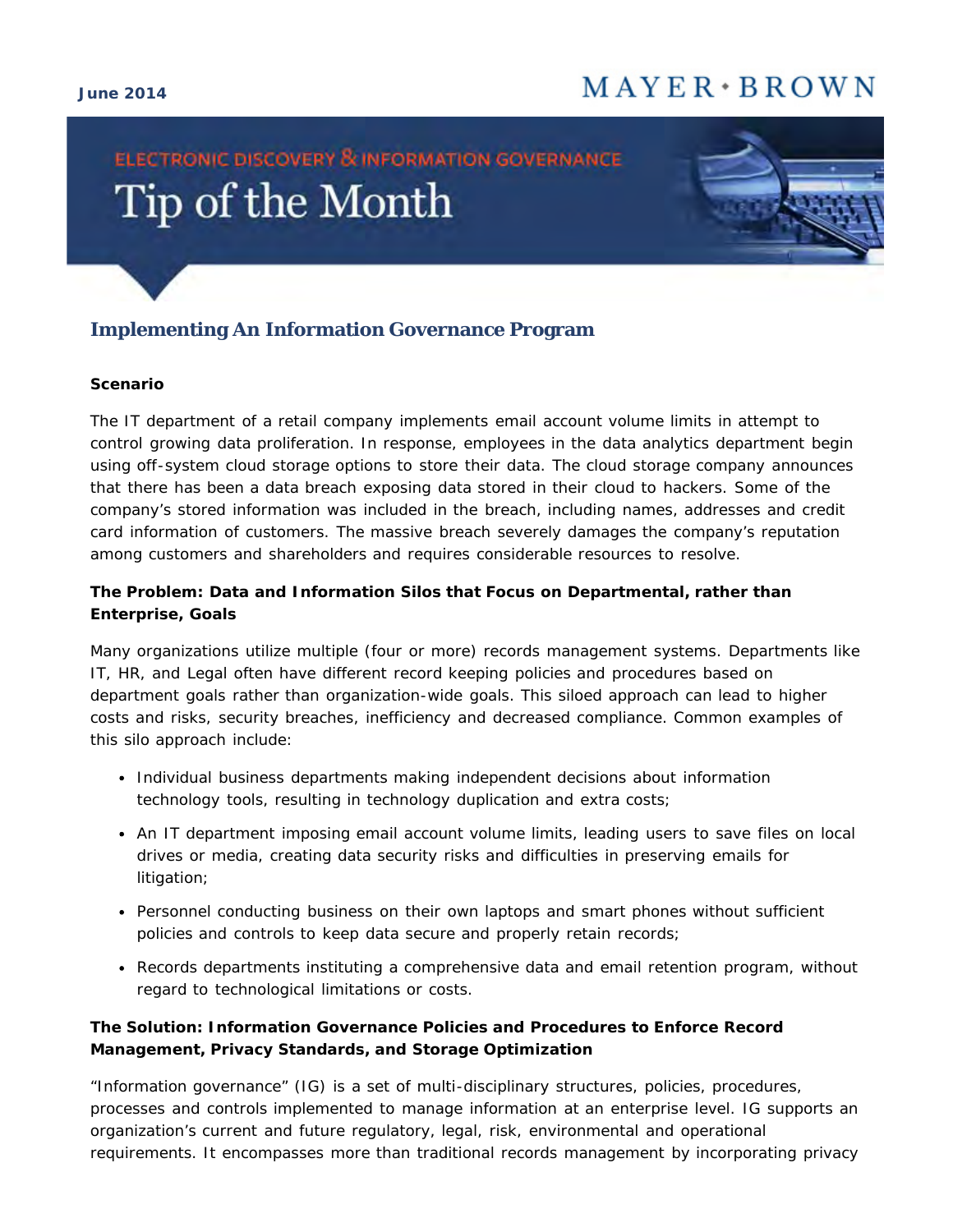attributes, electronic discovery requirements, storage optimization and metadata management.

Although data generation and retention has expanded in recent years, few organizations have developed IG policies and procedures to keep up with it. With storage costs consuming nearly 20 percent of a typical IT budget, and enterprise data continuing to grow, the lack of a companywide policy and commitment to IG may expose companies to unnecessary risks of data leaks, security breaches, litigation costs, loss of intellectual property and reputation damage.

Organizations can minimize these risks and costs and may gain business advantages by implementing an enterprise-wide IG program. An IG program's primary goal is typically to create and maintain processes and procedures that enable a coordinated, overall approach to decisions about information. When disagreements arise between stakeholders, the program should provide a decision-making method to resolve conflict. A focus on transparency, efficiency, integrity, accountability and compliance are keys to enabling the program to function effectively and withstand such conflicts.

#### **Best Practices for IG Programs**

Below are some suggested best practices for organizations considering implementing or maintaining an IG program:

*Independence from other departments*: Consider making the IG program and decision maker independent from any one department to encourage decision-making that prioritizes the entire organization's needs. Where possible, the decision maker should be provided with the requisite resources and authority to attempt to obtain organization-wide buy-in and compliance.

*Stakeholder input*: While the independence of the decision-making body and program is important, the interests of all stakeholders should be represented, including IT, legal, compliance, risk, audit, records and information management, operations and critical business units. An initial step in designing an effective IG program is to collect information from all key stakeholders about their current practices regarding records and information management, privacy and data security, and litigation preservation. Next, the organization should consider reconciling any differing practices with a goal to implement, if possible, one legally compliant, comprehensive program. Finally, a program that is regularly monitored can respond more quickly as the organization's objectives and its stakeholders' needs evolve.

*Structure, direction, resources and accountability*: If possible, an IG program should have structure, direction, resources and accountability. This can include direction provided to users through policies, contracts, protocols and training. Many organizations already have multiple policies governing information management, including computer use, information security, legal hold and electronic discovery. Consider reviewing such policies to eliminate conflicts and inconsistencies. Sufficient resources for an IG program can include appropriate personnel, technology and budget to support the program. Finally, accountability measures can include support from senior leadership, program objectives and regular compliance audits to evaluate if program expectations are met.

*Using new technologies*: Organizations can consider optimizing their IG programs through the use of emerging technologies. These technologies can make it easier to access information for ediscovery, compliance and open records laws, and increase business intelligence. For example, machine learning tools like predictive analytics can enable machines to learn what information may be relevant to an organization. Tools that auto-categorize content can help implement an IG policy by taking the burden (and risk of error) off the end user. These tools can eliminate the need for an end user to manually identify records, and can provide automatic identification,